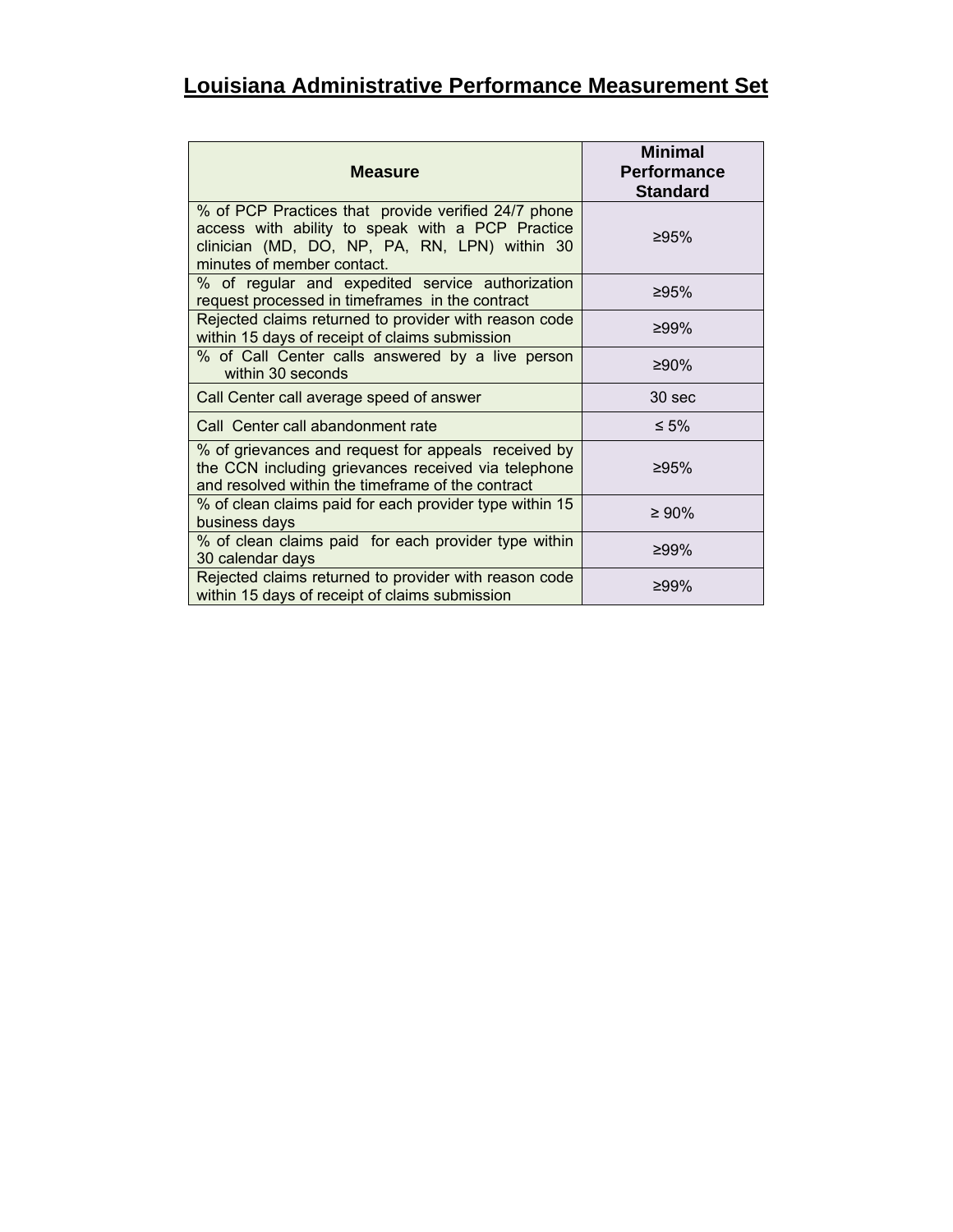## **Louisiana CCN Performance Measurement Set**

| <b>Access and</b><br><b>Availability of</b><br>Care | <b>Effectiveness of Care</b> |                             | <b>Use of Services</b>  |
|-----------------------------------------------------|------------------------------|-----------------------------|-------------------------|
| \$\$ Adults'                                        | \$\$                         | \$\$ Chlamydia Screening in | \$\$ Well-Child         |
| Access to                                           | Comprehensiv                 | Women                       | Visits in the           |
| Preventive/                                         | e Diabetes                   |                             | Third, Fourth,          |
| Ambulatory                                          | Care                         | <i>**HEDIS/CHIPRA</i>       | <b>Fifth and Sixth</b>  |
| <b>Health Services</b>                              | HgbA1C                       |                             | of Life                 |
| ** HEDIS                                            | **HEDIS                      |                             | <i>**HEDIS/CHIPRA</i>   |
|                                                     |                              |                             | \$\$ Adolescent         |
|                                                     |                              |                             | <b>Well-Care Visits</b> |
|                                                     |                              |                             | <i>**HEDIS/CHIPRA</i>   |

## **Incentive Based Measures**

## **Level I Measures**

| <b>Access and</b><br><b>Availability of</b><br>Care                                                                           | <b>Effectiveness of Care</b>                                                              |                                                                                                                                | <b>Prevention Quality</b><br><b>Indicators</b>                                   | <b>Use of Services</b>                                                             |
|-------------------------------------------------------------------------------------------------------------------------------|-------------------------------------------------------------------------------------------|--------------------------------------------------------------------------------------------------------------------------------|----------------------------------------------------------------------------------|------------------------------------------------------------------------------------|
| Children and<br><b>Adolescents</b><br>Access to PCP<br>$**$<br><b>HEDIS/CHIPRA</b>                                            | Childhood<br>Immunization<br><b>Status</b><br>**HEDIS/CHIPRA                              | Weight Assessment and<br><b>Counseling for Nutrition</b><br>and Physical Activity in<br>Children/Adolescents<br>**HEDIS/CHIPRA | <b>Adult Asthma</b><br>Admission<br>Rate<br>**AHRQ                               | <b>Well-Child</b><br>Visits in the<br>First 15 Months<br>of Life<br>**HEDIS/CHIPRA |
| <b>Prenatal and</b><br>Postpartum Care<br>(Timeliness of<br><b>Prenatal Care</b><br>and Postpartum<br>Care)<br>**HEDIS/CHIPRA | Immunizations for<br>Adolescents<br>**HEDIS/CHIPRA                                        | Use of Medication for<br>people with Asthma<br>**HEDIS/CHIPRA                                                                  | <b>CHF</b><br>Admission<br>Rate<br><i>**AHRQ</i>                                 | Ambulatory<br>Care (ER<br>Utilization)<br>**HEDIS                                  |
|                                                                                                                               | Cholesterol<br>Management for<br>Patients with<br>cardiovascular<br>conditions<br>**HEDIS | <b>Comprehensive Diabetes</b><br>Care<br>**HEDIS                                                                               | <b>Uncontrolled</b><br><b>Diabetes</b><br>Admission<br>Rate<br>**AHRQ            |                                                                                    |
|                                                                                                                               | <b>Cervical CA</b><br>Screening<br>**HEDIS                                                | <b>Breast CA Screening</b><br>**HEDIS/CHIPRA                                                                                   | <b>Plan All-Cause</b><br><b>Readmissions</b><br>** HEDIS-Adapted<br>for Medicaid |                                                                                    |
|                                                                                                                               | <b>EPSDT</b><br><b>Screening Rate</b><br>**CMS 416                                        |                                                                                                                                |                                                                                  |                                                                                    |